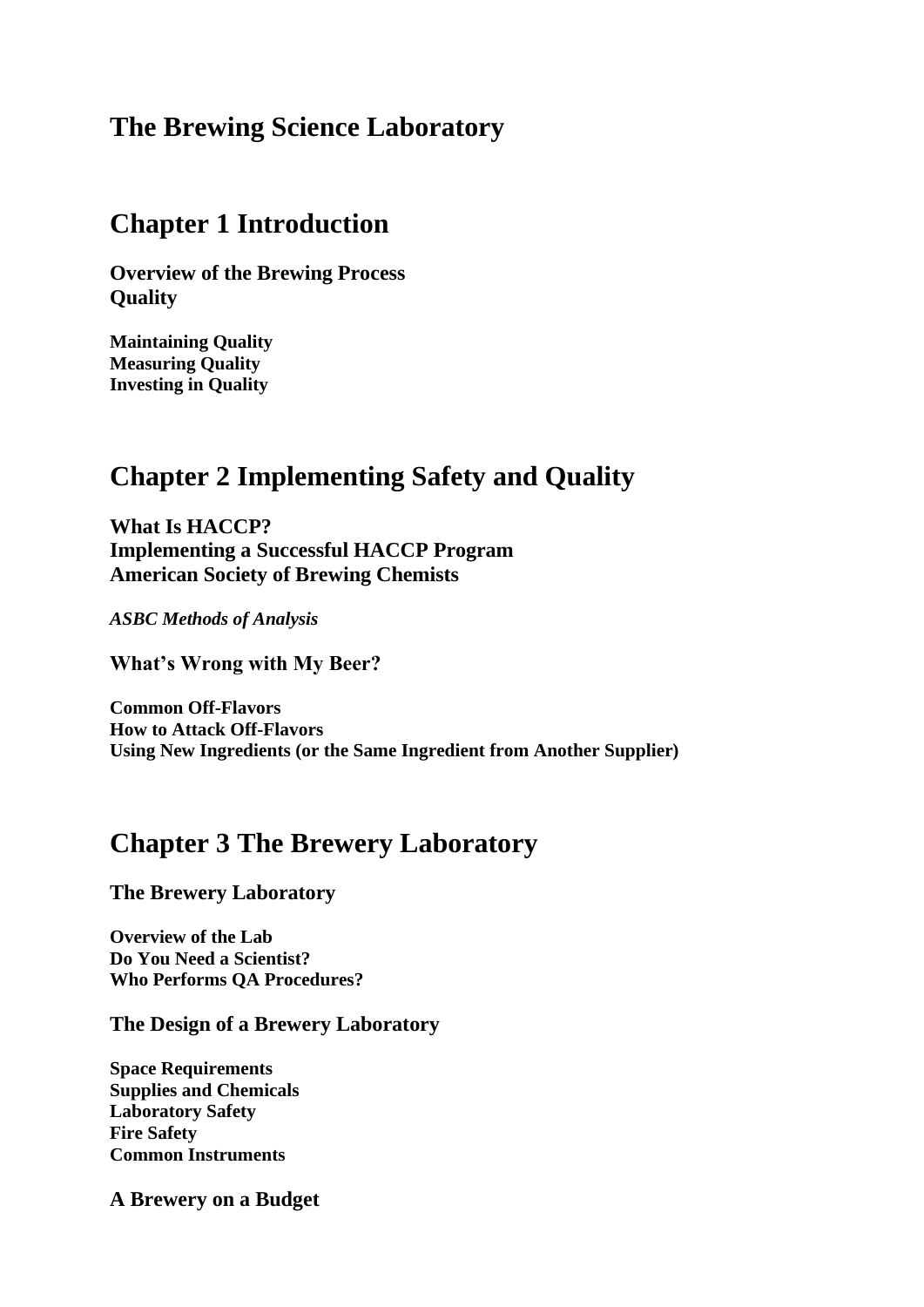**The Essentials Are Based on Your QC Requirements A Lab for Under \$10,000 A Lab for Under \$1,000**

## **Chapter 4 The Chemistry Behind the Analysis**

**Essentials of Chemistry**

**Atoms and Radioactivity Drawing Atoms Ions: Atoms with Charges Combining Atoms Writing Chemical Formulas Collections of Atoms Calculating Ions in Water pH Chemical Reactions Line Drawings Organic Molecules in Brewing**

## **Chapter 5 Essentials of Biology and Biochemistry**

**The Barley Seed The Hop Cone Wort: The Perfect Growing Environment Types of Microorganisms The Yeast Cell Basic Metabolism**

**Glycolysis The Krebs Cycle Oxidative Phosphorylation Fermentation Requirements for Metabolism**

# **Chapter 6 Working in the Lab**

**Laboratory Glassware**

**Types of Glassware The Meniscus Using Graduated Glassware Using Volumetric Glassware**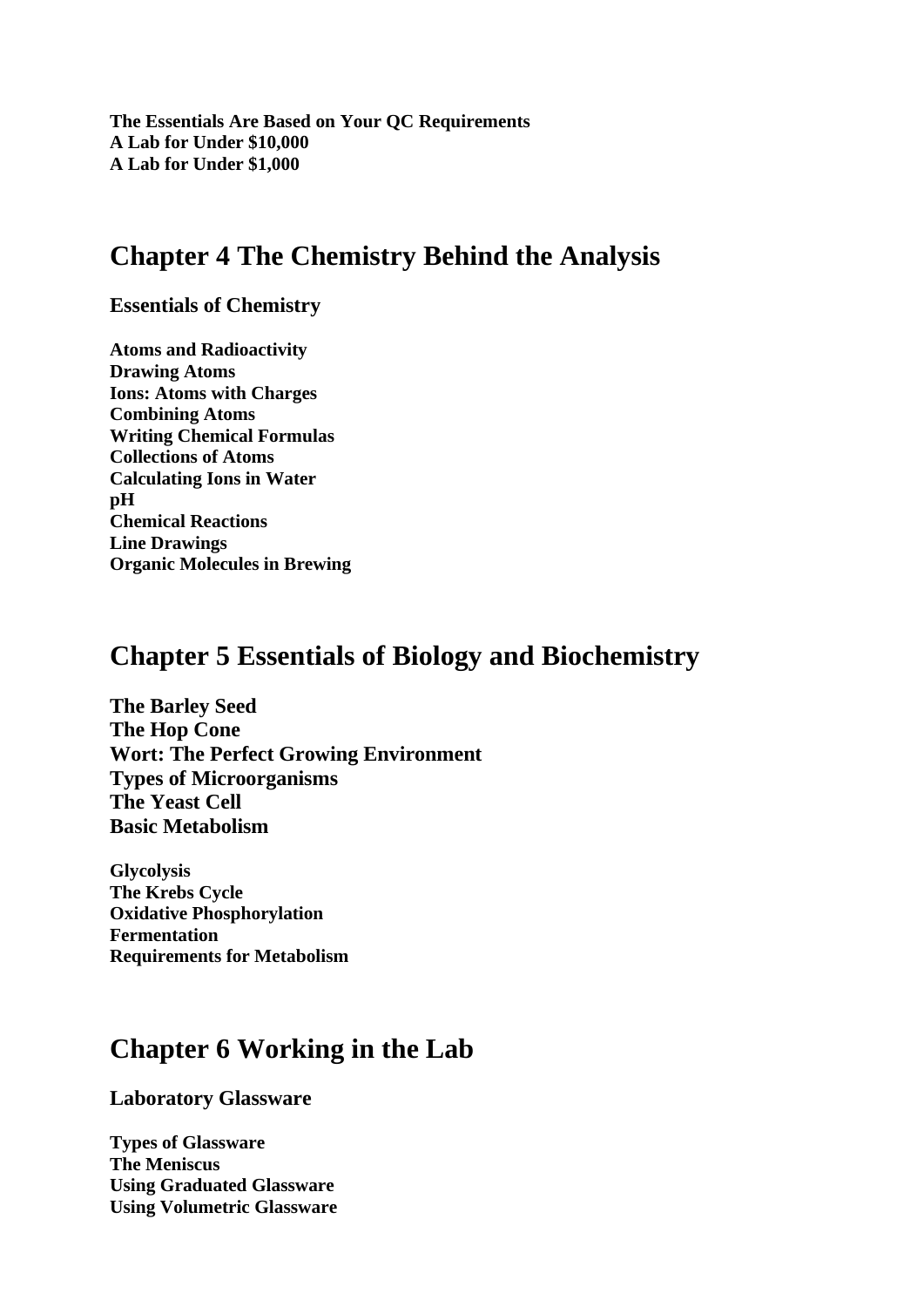**Filtering Liquids Distillation**

**Handling Chemicals**

**Obtaining the Mass of a Solid or Liquid Obtaining the Volume of a Liquid Preparing a Solution from a Solid Preparing a Solution by Dilution Distilling Liquids**

**Handling Microbes**

**Sterile Versus Sanitized Versus Clean Glassware Used in the Micro Lab Proper Use of the Microscope Petri Dishes and Agar Broths and Growing Yeast**

# **Chapter 7 Instruments and the Laboratory**

### **Instruments in the Laboratory**

**Instruments Versus Equipment Pros of Using Instruments for Analysis Cons of Using Instruments for Analysis**

### **Laboratory Conditions for Optimal Instrument Operation**

**Temperature Electrical Power Humidity Dust Lighting** 

**Instrument Upkeep and Maintenance**

# **Chapter 8 Reporting Your Results**

**Graphing with Microsoft Excel or Another Spreadsheet Program**

**Entering Results Standard Curves Plotting Results, Cumulative Sum Charts, and Trending**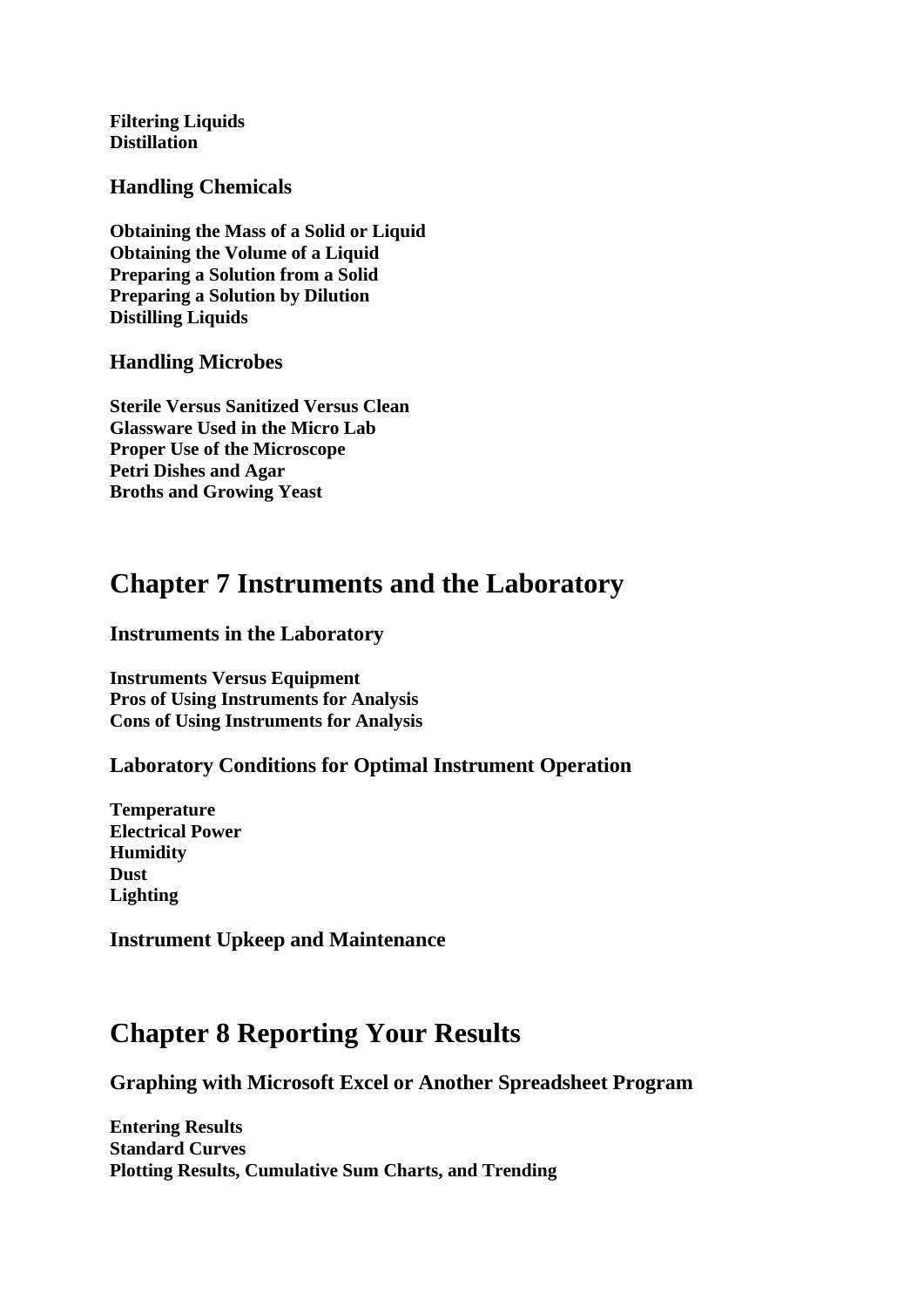**Tables and Record Keeping**

**Using Functions**

**Macros and Advanced Excel Functions**

**Programming 101**

## **Chapter 9 Sensory Analysis**

**Keeping a Sensory Notebook Appearance: Making a First Impression Flavor: Training the Palate Aroma: A Key Component of Taste The Sensation of Tasting Aroma and Overall Flavor**

**Sensory Thresholds Sensory Overload**

**How to Set up Your First Sensory Panel**

**Trusting Your Panel**

**Types of Sensory Analysis**

**Triangle Test Paired Comparison Test Tetrad Test Threshold Test**

**Performing Sensory Analysis**

# **Chapter 10 Colorimetric Analysis**

### **Eyes Are the Instrument**

**People as Instruments Testing for Presence Versus Testing Against a Standard**

### **Making a Reference Chart**

**Colorimeter Setup Minimum and Maximum Concentrations**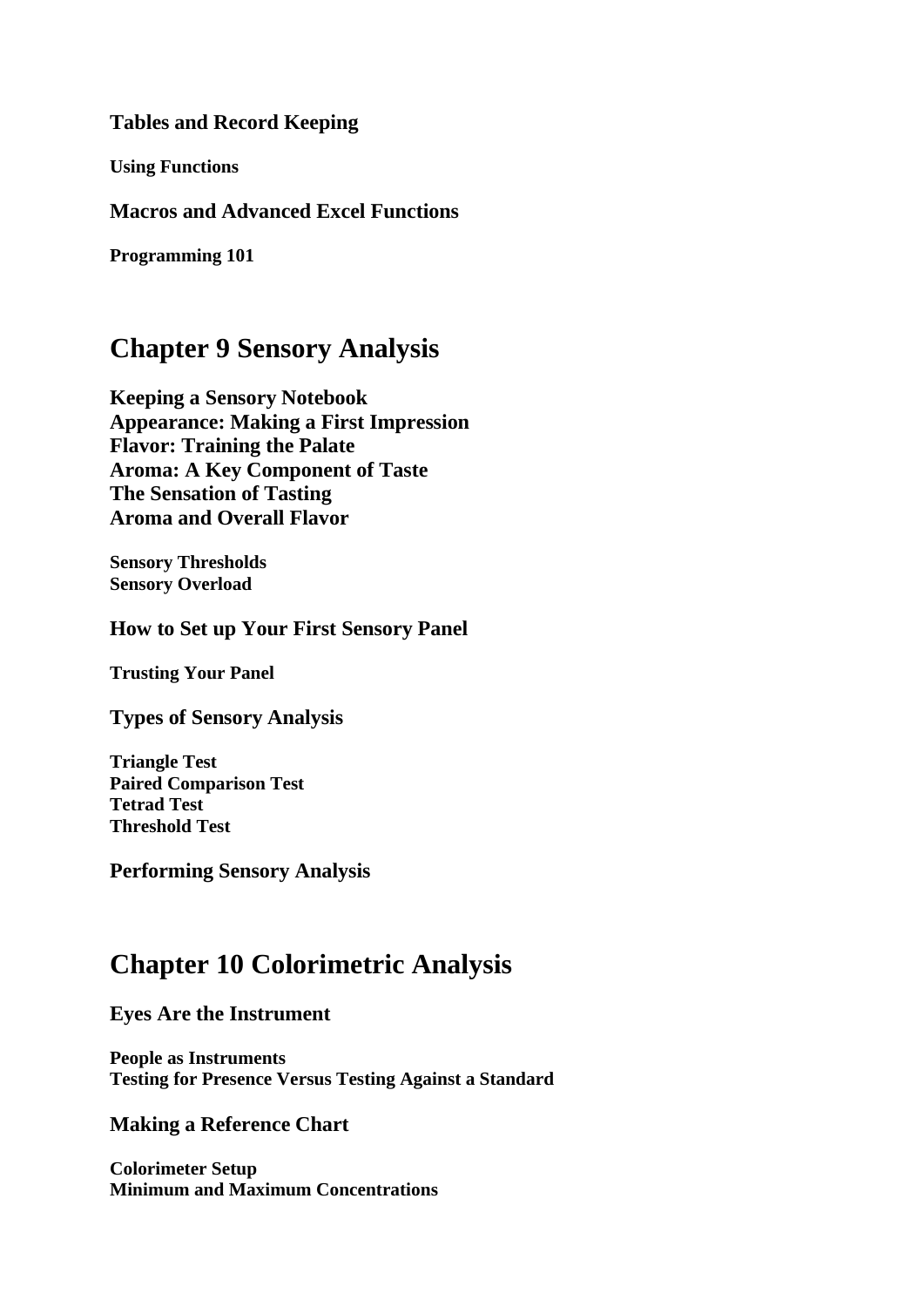**Colorimetric Methods**

## **Chapter 11 Spectrophotometric Analysis**

**What Is a Wavelength?**

**Infrared, Visible, Ultraviolet, and Beyond Relationship to Colorimetric Methods**

#### **General Instrument Design**

**Fixed or Single Wavelength Continuous Wave Fourier Transform**

**Infrared Analysis**

**Pros and Cons of Infrared Analysis Using Infrared Analysis in Brewing**

**UV-Vis Analysis**

**Pros and Cons of UV-Vis Analysis Using UV-Vis Analysis in Brewing**

# **Chapter 12 Chromatography**

**Polar Versus Nonpolar**

**London Dispersion Forces, Dipole–Dipole Forces, and Hydrogen Bonding Mobile and Stationary Phases**

**General Instrument Design**

**Thin-Layer Chromatography Gas Chromatography High-Performance Liquid Chromatography**

# **Chapter 13 Other Instruments in the Brewery Laboratory**

**Density Meters**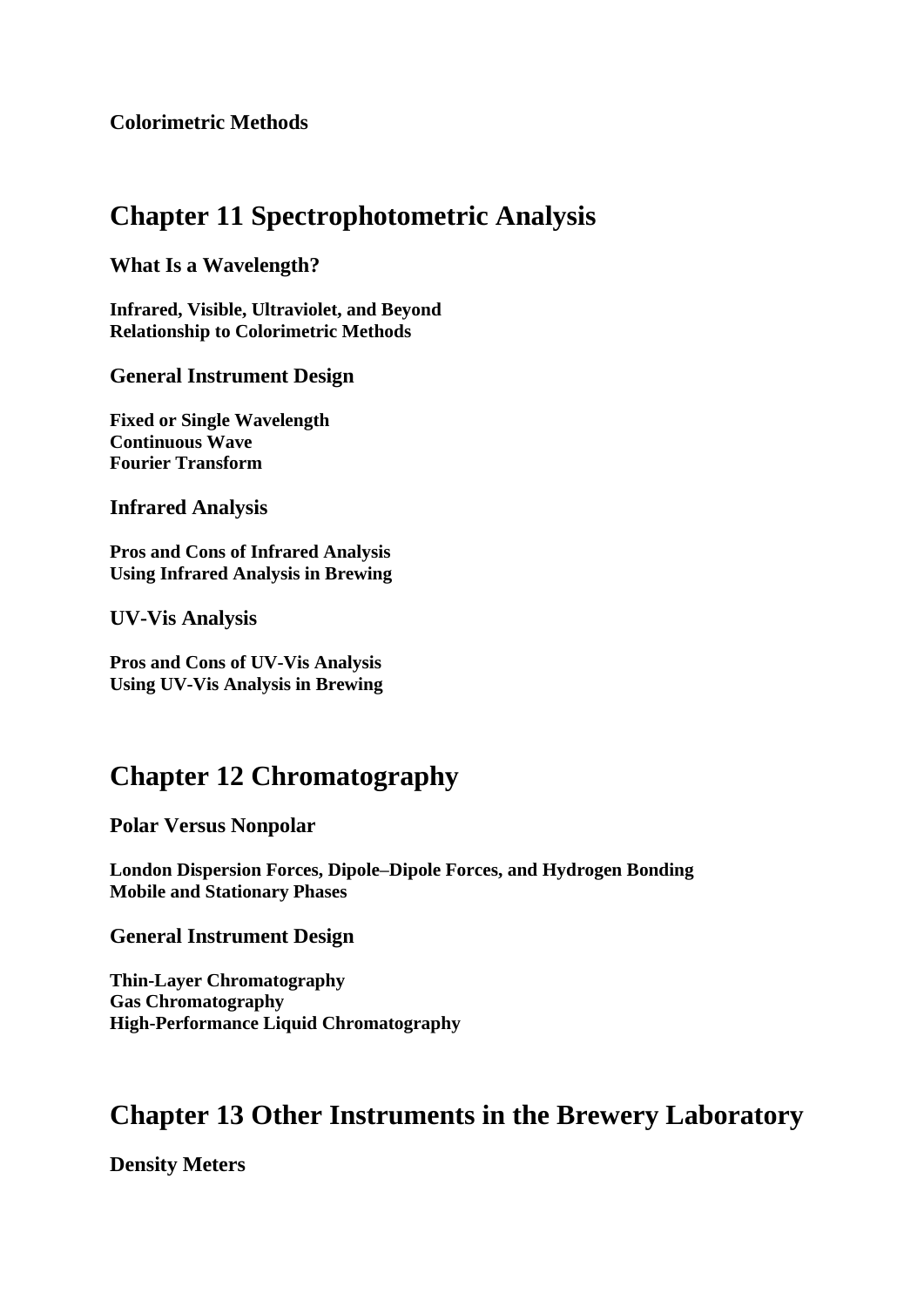**Hydrometers Gravimetric Density Meters Coriolis Density Meters**

**Refractometers Viscometers Olfactometers Foam Measurements**

## **Chapter 14 Microbes**

**Early Research and Inventions Sterilization Revisited Microbes and the Brewing Process Making Media** 

**Broths, Plates, and Slants**

**Growing Microbes**

**Liquid Media Solid Media Aseptic Sampling Membrane Filtration**

**Identifying Bacteria**

**Reading Plates Gram Stainings Polymerase Chain Reaction**

## **Chapter 15 Data Sheets for** *ASBC Methods of Analysis*

**ASBC Malt 4: Extract ASBC Malt 6A: Diastatic Power ASBC Malt 6B: Diastatic Power (Rapid Method) ASBC Malt 15B: Grist—By Manual Sieve ASBC Hops 6A: α- and β-Acids in Hops and Hop Pellets—α- and β-Acids by Spectrophotometry ASBC Hops 13: Total Essential Oils in Hops and Hop Pellets by Steam Distillation ASBC Hops 15: Iso-α-Acids in Isomerized Hop Pellets by High-Performance Liquid Chromatography 1993**